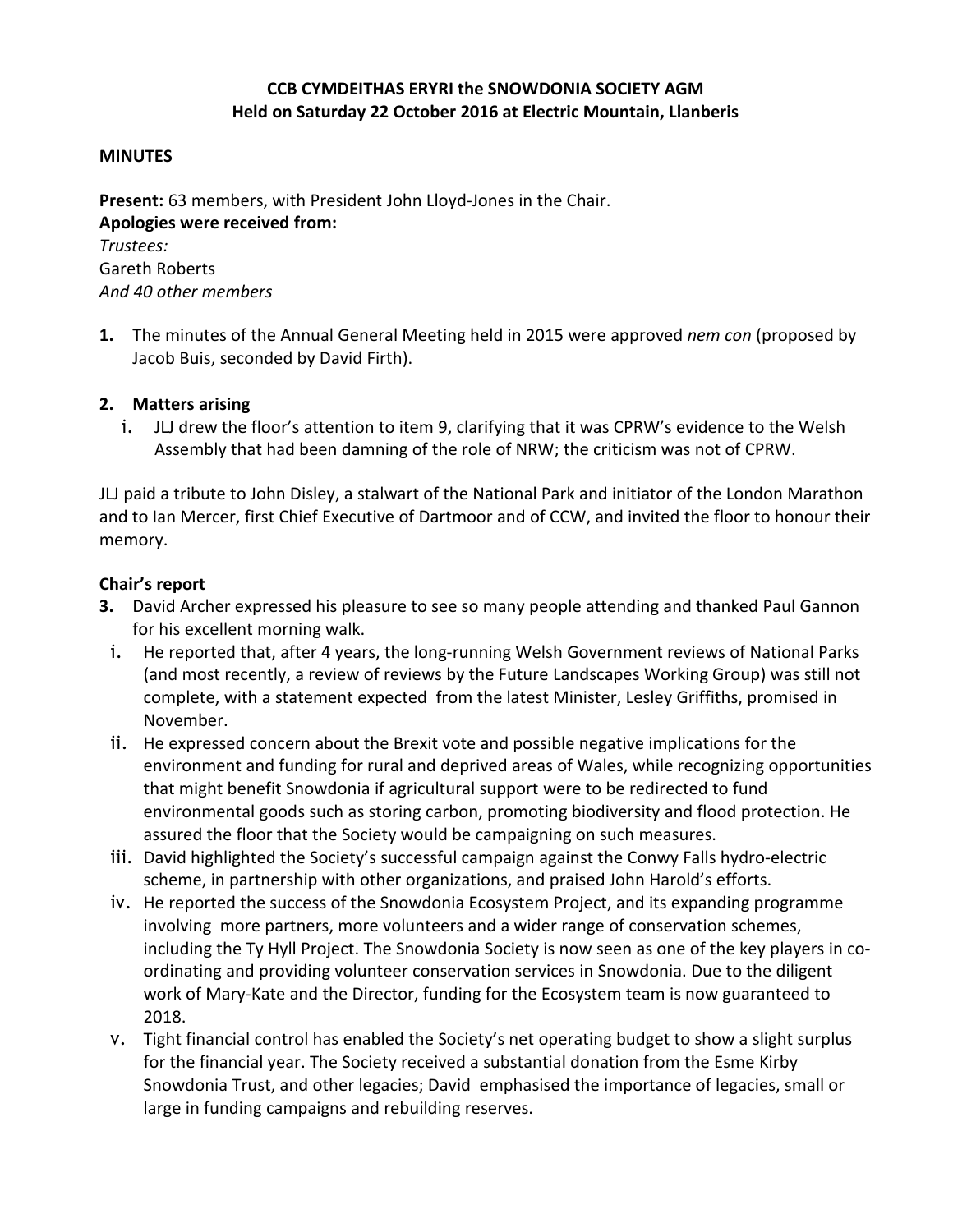- vi. David highlighted the staff's fundraising work, in particular the 'CanSaveCarbon' challenge launched by Frances Smith, the Membership and Fundraising Officer, which raised over £1,400 for the Society.
- vii. He expressed hope that the National Grid would start survey work early in 2017 for undergrounding pylons in the Dwryd estuary.
- viii.He drew attention to the Society's role (in partnership with the Landscape Research Group) in offering a platform to debate art in the landscape, prompted by two installations in key locations within the Park. The final vote in the debate was to favour further development controls.
- ix. David wished a Happy  $80<sup>th</sup>$  Birthday to the Campaign for National Parks, a long standing ally of the Snowdonia Society, who helped fund the Conwy Falls campaign.
- x. David finished by reminding the floor that 2017 is a big year for the Society, being its 50th anniversary, and gave advance notice of a programme of events and occasions. He urged members to take part and look forward to another 50 years of celebrating and enhancing our iconic National Park.

# **Snowdonia Ecosystem Project Manager's presentation**

- 4. Mary-Kate Jones gave a brief summary of the Project's work during the year:
	- i. She listed some of the many organizations the Project is working with, including Snowdonia National Park, North Wales Wildlife Trust, Natural Resources Wales and CAIS.
	- ii. Core work of litter-picking, maintaining footpaths, clearing rhododendron and Himalayan balsam continued through the year.
	- iii. In addition a number of free courses were offered during the year: amphibian and small mammal ID, dry-stone walling, etc, engaging many new people with conservation in Snowdonia.
	- iv. As part of the CNP's 80<sup>th</sup> anniversary, the Society's 'Snowdon Tidy' project, whose aim is to reduce litter on Snowdon by re-educating walkers and visitors, was shortlisted for the CNP's Park Protector Award.
	- v. She finished by thanking Tamsin Fretwell and Owain Thomas, who do a sterling job organising all the workdays and other activities. She also thanked the numerous volunteers, many present today, without whom the Project couldn't exist.

# **Director's Report**

- 5. JLJ introduced John Harold and congratulated him on how he conducted the Conwy Falls campaign, managing to turn the situation round in the face of NRW's failure to provide the SNPA with any ammunition against the application.
	- i. John Harold started by drawing attention to the credit deserved by the other organizations involved in the Conwy Falls campaign and their efforts to work together.
	- ii. JH expressed his pleasure at seeing such a full room of people.
	- iii. He reminded the floor of the Society's 50th anniversary in 2017 and that after 49 years the Society is still doing what it set out to do, ie being an 'action society' to serve the Snowdonia National Park.
	- iv. He reported that in the face of challenges, the Society stands in a good position with sufficient resources and very committed staff, trustees and volunteers who share concerns about Snowdonia.
	- v. He highlighted again the extent of the Society's partnerships, with statutory bodies, conservation bodies and community groups, eg 'Dre Werdd', 'Loving our Lake' and 'Save the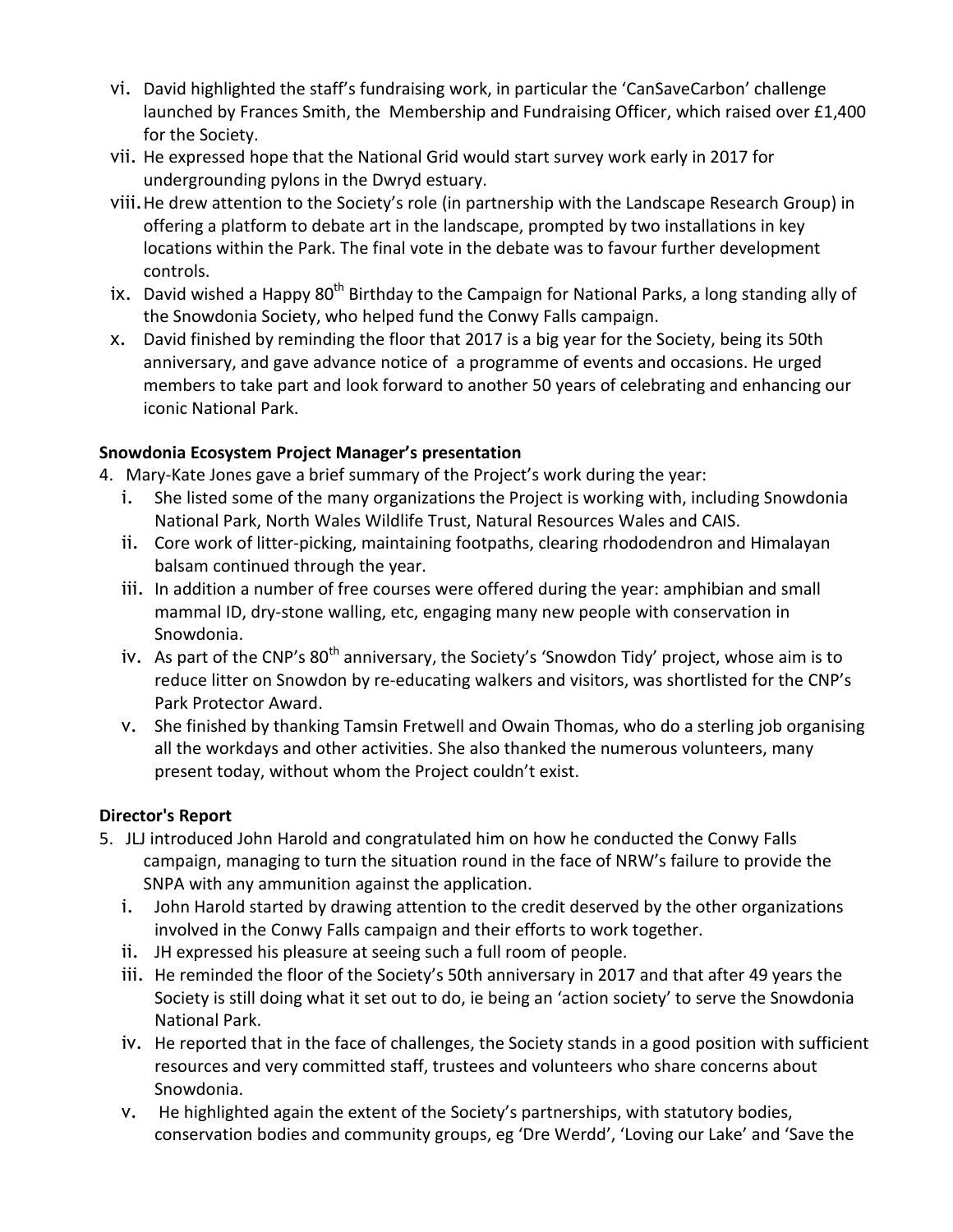Conwy', all of which encompass the different strands of the Society's work of campaigning, practical conservation, and engagement and education.

- vi. JH explained that the guest speaker would talk about the Conwy Falls campaign. Meanwhile he drew attention to the vast amount of work undertaken on hydro-electric schemes and the absence of a long-term strategy for Snowdonia's rivers and the tendency to overlook the accumulative effect of hydro schemes on hundreds of its rivers and streams; currently each case is being dealt with in isolation. The Society is urging the statutory bodies to develop such a strategic view for hydro schemes in relation to the landscape, ecology and pristine natural features of the Park.
- vii. Other campaigns have included a significant amount of work on the Glyn Rhonwy pumped storage scheme and the proposed housing development on the National Park's NE boundary at Sychnant.
- viii.The Society's practical conservation work has grown enormously; the Society is now first in line for groups looking for volunteer workforce, but not enough work is being done to ensure people know about it; volunteer inputs have nearly doubled.
- ix. JH apologized on behalf of Owain Thomas for his absence and introduced Tamsin Fretwell, the new Tŷ Hyll Project Officer and encouraged people to have a chat with her about activities she is organizing.
- x. He expressed his pleasure at being involved in a day clearing Himalayan balsam near Bala, and how inspired and impressed he was by the difference the volunteers had made in the area. The local warden had said such a long-term plan would have been impossible without the sixyear involvement of the Society volunteers.
- xi. JH highlighted other partnerships: the Snowdon Partnership, a practical effort between local groups and businesses to look after Wales' busiest mountain, including the piloting of a 'visitor giving' scheme, the Society's involvement including delivering training in traditional rural skills; and Fforwm Eryri, providing a platform to discuss and review the management of Snowdonia. He praised Helen Pye the NPAs new Partnerships Officer, who has introduced many fresh ideas.
- xii. He looked ahead to the 50<sup>th</sup> anniversary, for which some key elements are already in place, including an AGM conference, a mobile exhibition, a large-scale practical conservation event and an event at Dyffryn to mark the anniversary of the inaugural meeting in 1967. Communications will also be improved, including the launch of a new logo, and an emphasis on getting the message out to more people about the work we are doing.
- xiii.He finished by thanking everyone members, supporters, friends, Trustees, staff, volunteers and officials - who has helped the Society this year.

# **Finance Report**

- **6.** JLJ introduced Judith Bellis, accountant.
	- i. JB started by clarifying the headings in the financial summary as presented in the magazine.
	- ii. The bottomline is good and has increased from £585 to £641k, an increase in total funds of over £55k. This can be explained largely by the receipt of a legacy of nearly £24k, and a donation from the Esmé Kirby Trust. Once these are stripped out there is a small operating surplus.
	- iii. The value of investments has fallen slightly, with uncertainty about how these will change due to Brexit.
	- iv. JB emphasised that core funding is made up of subscriptions and donations from members and supporters, investment income and fundraising efforts at Tŷ Hyll; legacies strengthen our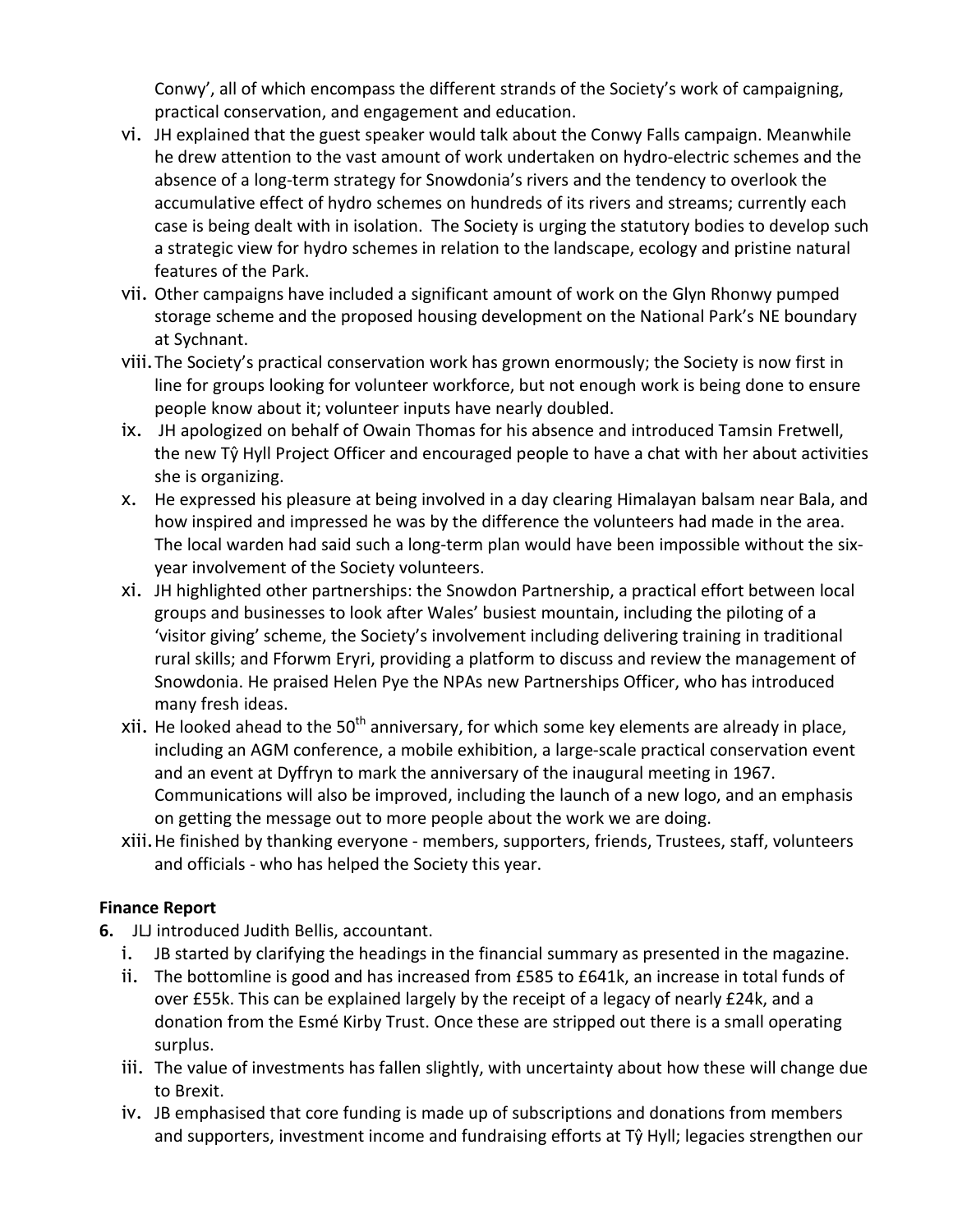position and mean we can plan for the future with more confidence. Some quite substantial legacies have already been received in the current financial year and the Society can be confident of having an operating surplus for the coming year.

v. JB thanked the staff who have been a great pleasure to work with.

John Lloyd-Jones paid tribute to David Firth for his role as Trustee of CNP for a number of years

# **Questions to Director and Officers**

Mr JLJ invited questions from the floor.

- **7. Stephanie Connor:** Do you not think your present logo isn't modern or attractive enough and how much will it cost to revamp it?
- **8. JH**: When presented alongside other logos, on a report for example, it stands out as very inadequate and it doesn't convey the Society's work. Staff who use the logo all feel it doesn't serve a good purpose.
- **9. Shan Roberts**: What is the budget for the change.
- **10. DA**: £1,500
- **11.** Vic Hughes: Regarding the undergrounding of electricity supply, where is it going to go and what will be dug up?
- **12. JH:** DA and I have met with National Grid. The detail has not been worked out it is a massive project, a very big piece of engineering and dependent on the outcome of the Wylfa 2 decision. We are confident that the landscape benefits will outweigh other issues.
- **13. JLJ:** The timescale will have to meet strict deadlines.
- **14. Andrew Smith:** (To JB) Re the Society's investments, bearing in mind climate change, can you ensure there are no investments in fossil fuels?
- **15. JB**: The investments are currently managed by Barclays Wealth and we have stipulated some ethical investment criteria. Investments are currently in trusts or funds rather than single companies, so it is very difficult to fully exclude specific investments. The Society has a responsibility to ensure the security of the investments. We are conscious of the issues and are reviewing our approach to investment.
- **16. Charles Hawkins**: Is it a Trustee's responsibility to maximize income from investments?
- **17. DA**: As a charitable body we have a responsibility to ensure financial security which means getting a reasonable return.
- **18. Charles Hawkins**: You have about a third of your monies in cash and 2/3 in equities or collectives, which is commensurate with the statement of the Chairman; my concern was the reference to *maximizing* the return.
- **19. JB**: We have a responsibility to keep secure and maintain the Society's assets which includes ensuring a sufficient return.
- **20. John Peckham:** Is it an appropriate forum to ask what the Society knows about the future of Llanbedr airfield.
- **21. DA:** We don't know what is proposed there. Welsh Government is supposed to be putting a plan together. The National Park even don't know what is planned.
- **22. JH:** I can add two things. 1. As it stands with the Enterprise Zone status (imposed on the NP from a higher level), the NP is entering a review of its Local Development Plan, and this will be an opportunity to develop policy related to that Enterprise Zone. We will feed into that policy development. 2. It does look as though the proposed 'insanity' of a space port is evaporating